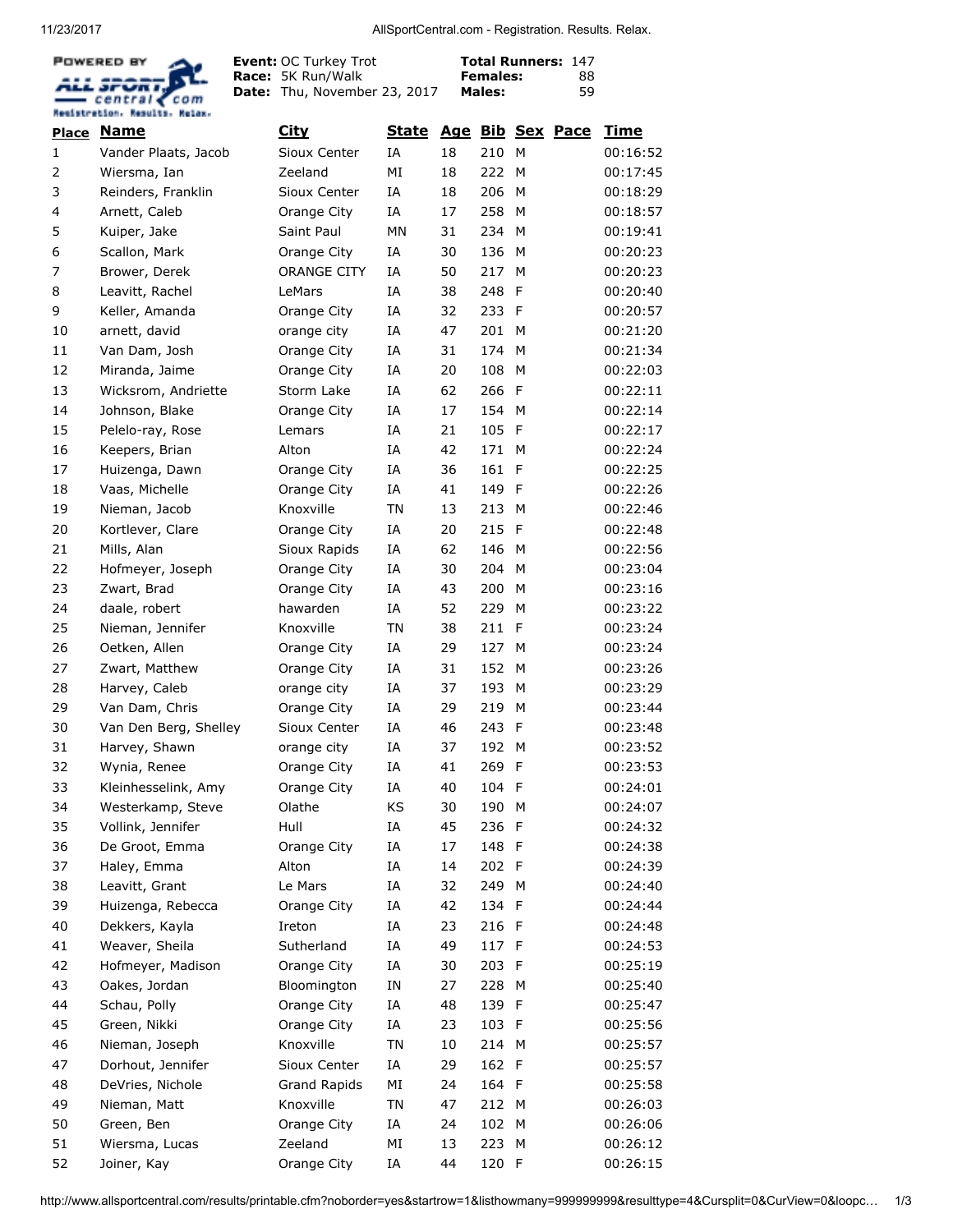## 11/23/2017 AllSportCentral.com - Registration. Results. Relax.

| 53  | Bishop, Brian         | Orange City   | ΙA        | 27 | 132 M |             | 00:26:27 |
|-----|-----------------------|---------------|-----------|----|-------|-------------|----------|
| 54  | Van Den Berg, Jodi    | Alton         | IΑ        | 34 | 118   | F           | 00:26:28 |
| 55  | Marek, Marissa        | Le Mars       | ΙA        | 22 | 231   | F           | 00:26:37 |
| 56  | Kuiper, Amber         | Saint Paul    | <b>MN</b> | 31 | 235   | F           | 00:26:45 |
| 57  | Jonker, Rebecca       | Orange City   | ΙA        | 42 | 196   | F           | 00:26:45 |
| 58  | VanVoorst, Mark       | Orange City   | ΙA        | 39 | 252   | M           | 00:26:46 |
| 59  | Krienert, Abigail     | Remsen        | IA        | 23 | 137   | F           | 00:26:47 |
| 60  | VanGelder, Carter     | Lemars        | IΑ        | 10 | 260   | М           | 00:26:57 |
| 61  | Siebrecht, Ryan       | Sioux Rapids  | IA        | 41 | 253   | M           | 00:27:02 |
| 62  | Marek, Brett          | Le Mars       | ΙA        | 21 | 232   | M           | 00:27:04 |
| 63  | Marek, Greg           | Le Mars       | IA        | 54 | 230   | M           | 00:27:04 |
| 64  | De Haan, Rebecca      | Sioux Falls   | SD        | 25 | 130   | F           | 00:27:10 |
| 65  | Palsma, Kristi        | Inwood        | ΙA        | 25 | 131   | F           | 00:27:10 |
| 66  | Ward, Kyle            | Aurelia       | ΙA        | 24 | 254   | м           | 00:27:23 |
| 67  | Van Gelder, Kelly     | Le Mars       | IA        | 44 | 107   | F           | 00:27:26 |
| 68  | Howe, Nathan          | Hinton        | ΙA        | 39 | 218   | M           | 00:27:30 |
|     |                       |               |           |    | 246   | М           | 00:27:41 |
| 69  | Van Den Berg, Easton  | Sioux Center  | ΙA        | 13 |       |             |          |
| 70  | DeJong, Travis        | Orange city   | ΙA        | 36 | 155   | M           | 00:27:41 |
| 71  | Vollink, Katie        | Hull          | ΙA        | 13 | 238   | F           | 00:27:43 |
| 72  | Van Den Berg, Shelby  | Sioux Center  | ΙA        | 20 | 244   | F           | 00:27:58 |
| 73  | Joiner, Courtney      | Orange City   | IA        | 13 | 116   | F           | 00:28:11 |
| 74  | Mosier, Austin        | Hull          | ΙA        | 20 | 175   | M           | 00:28:17 |
| 75  | Boersma, Angela       | Orange City   | IA        | 37 | 156   | F           | 00:28:19 |
| 76  | Scallon, Jenon        | Orange City   | ΙA        | 29 | 135   | F           | 00:28:27 |
| 77  | Van Den Berg, Eric    | Alton         | IA        | 36 | 119   | M           | 00:28:28 |
| 78  | Rohwer, Amy           | Archer        | IΑ        | 34 | 129   | F           | 00:28:30 |
| 79  | Metzger, Joni         | Lester        | IA        | 28 | 124   | F           | 00:28:32 |
| 80  | Johnson, Jenny        | Sutherland    | ΙA        | 42 | 110   | F           | 00:28:39 |
| 81  | Breen, Tim            | Orange City   | ΙA        | 37 | 101   | M           | 00:28:40 |
| 82  | Breen, Tamara         | Orange City   | ΙA        | 38 | 205   | F           | 00:28:40 |
| 83  | Kooiker, Kate         | Orange city   | ΙA        | 20 | 126   | F           | 00:28:46 |
| 84  | DeVries, Daniel       | Sioux Center  | ΙA        | 57 | 185   | M           | 00:28:52 |
| 85  | Green, Lauren         | Sioux Falls   | <b>SD</b> | 18 | 207   | F           | 00:28:55 |
| 86  | Van Ginkel, Emily     | Rock Valley   | ΙA        | 18 | 208   | F           | 00:28:55 |
| 87  | Kelly, Michael        | Orange City   | IΑ        | 55 | 173   | M           | 00:29:01 |
| 88  | Kelly, Tayler         | Orange City   | IΑ        | 28 | 172 F |             | 00:29:02 |
| 89  | Greenfield, Alisha    | Sioux Center  | ΙA        | 37 | 159 F |             | 00:29:12 |
| 90  | Polly, Megan          | Sioux Center  | IA        | 23 | 160   | F           | 00:29:12 |
| 91  | Van Der Weide, Sara   | Overland Park | KS        | 40 | 241 F |             | 00:29:15 |
| 92  | VanDerWeide, Nancy    | Aberdeen      | <b>SD</b> | 36 | 256 F |             | 00:29:26 |
| 93  | Van Middendorp, Aimee | Sioux Center  | ΙA        | 35 | 167   | -F          | 00:29:31 |
| 94  | Wiersma, Gavin        | Zeeland       | ΜI        | 11 | 224   | М           | 00:30:14 |
| 95  | Swart, Pieter         | Orange City   | ΙA        | 22 | 198   | М           | 00:30:43 |
| 96  | Swart, Bailey         | Orange City   | ΙA        | 21 | 199   | F           | 00:30:44 |
| 97  | Van Den Berg, Brent   | Sioux Center  | ΙA        | 48 | 242   | М           | 00:30:48 |
| 98  | Schau, Rick           | Orange City   | ΙA        | 46 | 138   | М           | 00:31:18 |
| 99  | Weber, Beau           | Orange City   | ΙA        | 11 | 179   | М           | 00:31:53 |
| 100 | guthmiller, renee     | orange city   | ΙA        | 51 | 240   | F           | 00:32:10 |
| 101 | Plegge, Jennifer      | LeMars        | ΙA        | 23 | 237 F |             | 00:32:10 |
| 102 | Hofmeyer, Pamela      | Orange City   | ΙA        | 35 | 170   | -F          | 00:32:14 |
| 103 | VanGelder, Bryan      | Lemars        | ΙA        | 43 | 261   | М           | 00:32:27 |
| 104 | Ten Napel, Tia        | Le Mars       | ΙA        | 34 | 153   | $\mathsf F$ | 00:32:32 |
| 105 | Ratzsch, Sara         | Summerset     | SD        | 37 | 259   | F           | 00:32:33 |
|     | Schlichte, Samantha   | Le Mars       | ΙA        | 30 |       | F           |          |
| 106 |                       |               |           |    | 151   |             | 00:32:34 |
| 107 | Oakes, Eimile         | Bloomington   | ΙN        | 27 | 227 F |             | 00:33:41 |
| 108 | Oakes, Sara           | Waukee        | ΙA        | 24 | 239 F |             | 00:33:42 |
| 109 | Van Kekerix, Jasey    | Orange City   | ΙA        | 43 | 157 F |             | 00:33:48 |